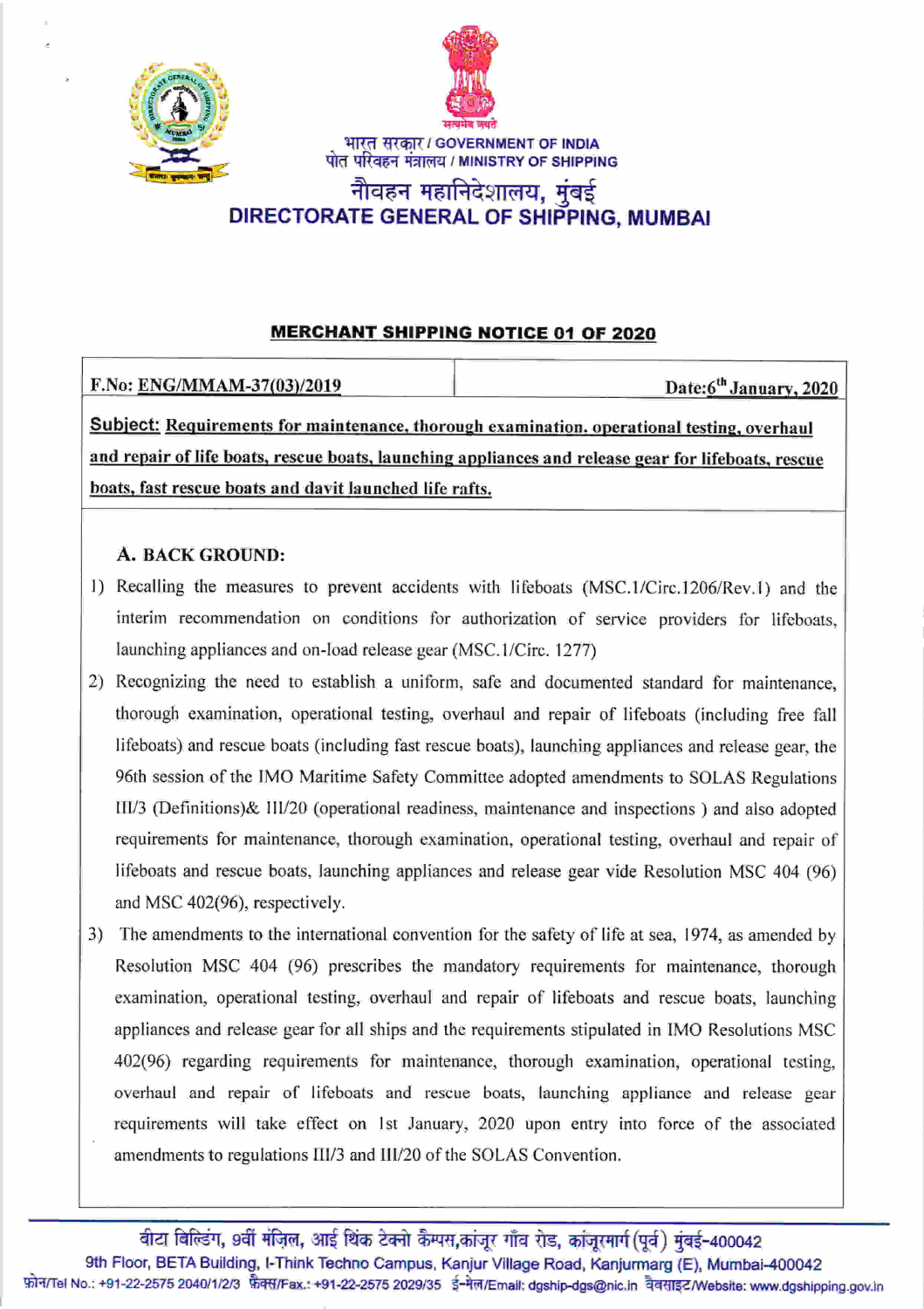- 4) From 1st January 2020, personnel carrying out maintenance, thorough examination, operational testing, overhaul and repair of the following items shall be certified by the manufacturer or authorized service provider for each make and type of the equipment to be worked on in accordance with manufacturer's established certification programme and the provisions of section 8 of Resolution MSC402 (96).
- i) Lifeboats (including free-fall lifeboats), rescue boats including fast rescue boats.
- ii) Launching appliances (Winches, davits etc.) as well as on-load and off-load release gear for lifeboats, rescue boats, fast rescue boats and davit launched life rafts.

#### B. punposp:

- l) The Directorate vide Merchant Shipping Notice 13 of 2016 has allowed DGS approved service providers not having an approval from the Original Equipment Manufacturers (OEM) to carry out periodic servicing of lifeboats and rescue boats, launching appliances and on-load release gear of survival craft and rescue boats, when such servicing was verified by surveyors from National Maritime Administration or surveyors from Recognized organization.
- 2) Resolution MSC.402(96) emphasizes the need to establish a uniform, safe and documented standard for maintenance, thorough examination, operational testing, overhaul and repair of lifeboats (including free-fall lifeboats) and rescue boats (including fast rescue boats), launching appliances and release gear.
- 3) Accordingly, a meeting with stake-holders (Approved Service Providers, Shipping Companies, Indian Coastal Conference Shipping Association, Indian National Ship Owner Association, Manufacturers and Recognized organizations) was convened at the Directorate General of Shipping on 02.08.2019 under the chairmanship of the Director General of Shipping and Addl. Secretary to the Govt. of India. It was decided in the meeting that the Requirements for maintenance, thorough examination, operational testing, overhaul and repair of lifeboats and rescue boats, launching appliances and release gear need to be streamlined to meet the mandatory requirements of IMO Resolution MSC 402(96) which is coming into force i.e.1<sup>st</sup> January 2020.
- 4) The purpose of this circular, accordingly, is to provide mandatory requirements for authorization of service provider intending to carry out "maintenance, thorough examination, operational testing, overhaul and repair of lifeboats, rescue boats and fast rescue boats, launching appliances and release gear" as required by Regulation 20.11 of Chapter 3 of SOLAS 74 as amended read with IMO Resolution MSC 402(96).

Page 2 of 10

बीटा विल्डिंग, 9वीं मंज़िल, आई थिंक टेक्नो कैम्पस,कांजूर गाँव रोड, कांजूरमार्ग(पूर्व) मुंबई-400042 9th Floor, BETA Building, I-Think Techno Campus, Kanjur Village Road, Kanjurmarg (E), Mumbai-400042<br>फोन/Tel No.: +91-22-2575 2040/1/2/3 फैक्स/Fax.: +91-22-2575 2029/35 ई-मेल/Email: dgship-dgs@nic.in वैवसाइट/Website: ww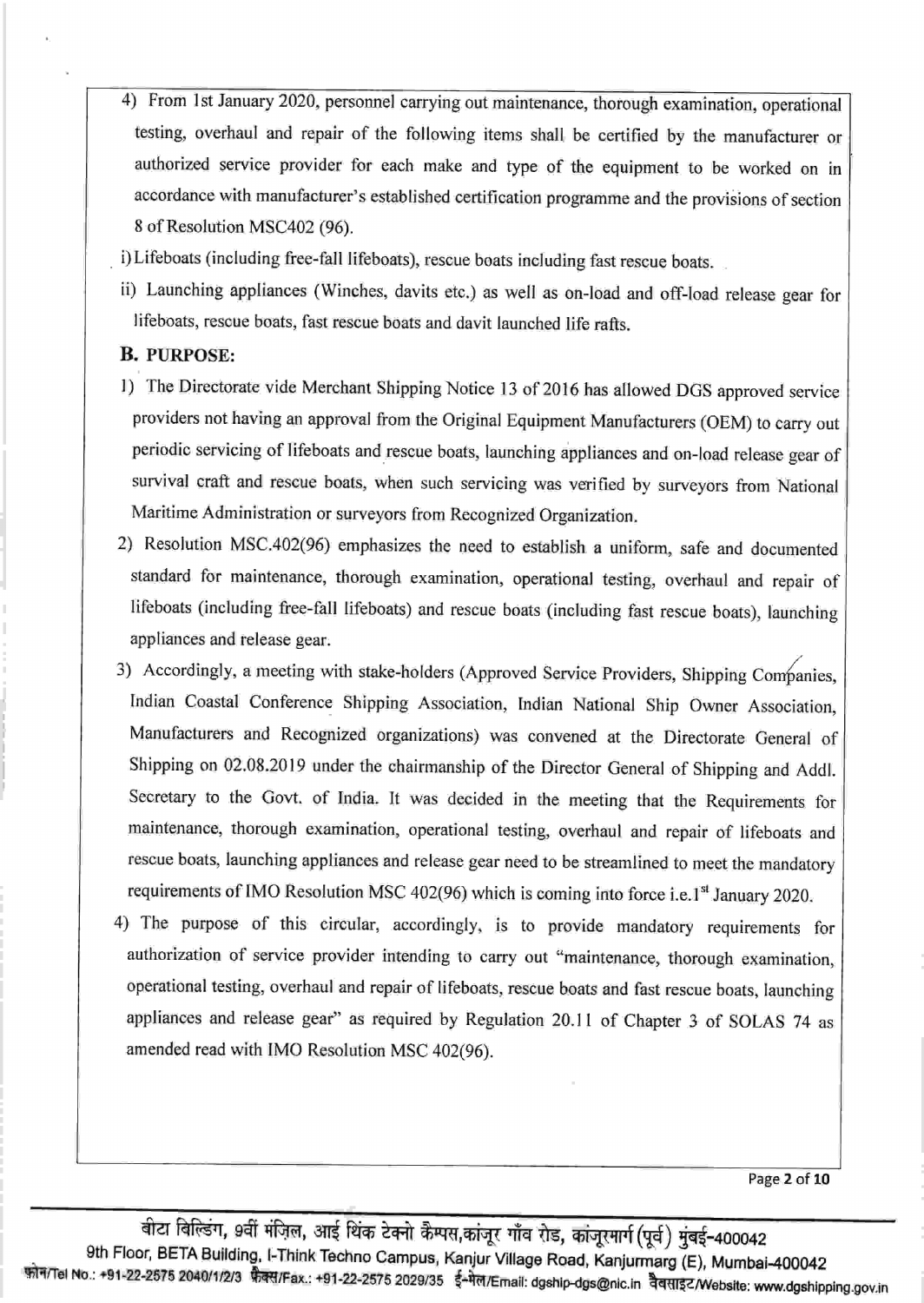- 5) Following circulars concerning approvalof service providers are hereby superseded:
- a) Engineering Circular No. 122-4 dated 19.02.11 on'Addendum to Engineering Circular No. 122.
- b) Engineering Circular No. 122 B dated 22.04.13 on Addendum to Engineering Circular No. 122.
- c) Engineering Circular No. 3 of 2014 dated 09.04.14 on 'servicing of lifeboats, launching appliances and on-load release gear.
- 6) The Merchant Shipping Notice No. 13 of 2016 dated 25.11.16 dealing with Servicing of life saving appliances, launching appliances and on-load release gears etc., is hereby partially superseded to the extent that maintenance, thorough examination, operational testing, overhaul and repair of life boats, rescue boats, launching appliances and release gear for lifeboats, rescue boats, fast rescue boats and davit launched life rafts shall be governed by this Circular and not by MS Notice 13 of 20l6.Henceforth, the requirements stipulated in Merchant Shipping Notice No. 13 of 2016 dated 25.11.16 shall only be applicable for servicing of life rafts alone till such time a separate circular / MS Notice is issued for servicing of life rafts.

### C. APPLICATION:

The requirements of this circular shall be applicable to:

- l) Service providers intending to carry out maintenance, thorough examination, operational testing, overhaul and repair of lifeboats, rescue boats and fast rescue boats, launching appliances and release gear fitted on lifeboats, rescue boats, fast rescue boats and davit launched life rafts for vessels in Indian waters.
- 2) Ship Owners/Operators of Indian flag ships registered under Merchant Shipping Act, 1958 as amended.
- 3) Surveyors of the National Maritime Administration or Surveyors of the Recognized Organization carrying out initial / periodic / renewal audit of service providers carrying out maintenance, thorough examination, operational testing, overhaul and repair of lifeboats, rescue boats and fast rescue boats, launching appliances and release gear fitted on lifeboats, rescue boats, fast rescue boats and davit launched life rafts.

#### D. AUTHoRIzATIoN

l) Resolution MSC 402(96) requires Administrations to issue the authorization document to all service providers. Therefore, all Safety equipment service stations undertaking servicing of life boats, rescue boats, launching appliances and release gear for lifeboats, rescue boats, fast rescue boats and davit launched life rafts, in India must be registered with the Directorate General of Shipping.

Page 3 of 10

वीटा बिल्डिंग, 9वीं मंज़िल, आई थिंक टेक्नो कैम्पस,कांजूर गाँव रोड, कांजूरमार्ग (पूर्व) मुंबई-400042<br>9th Floor, BETA Building, I-Think Techno Campus, Kanjur Village Road, Kanjurmarg (E), Mumbai-400042 फोन/Tel No.: +91-22-2575 2040/1/2/3 फेक्स/Fax.: +91-22-2575 2029/35 ई-मेल/Email: dgship-dgs@nic.in वेबसाइट/Website: www.dgshipping.gov.in